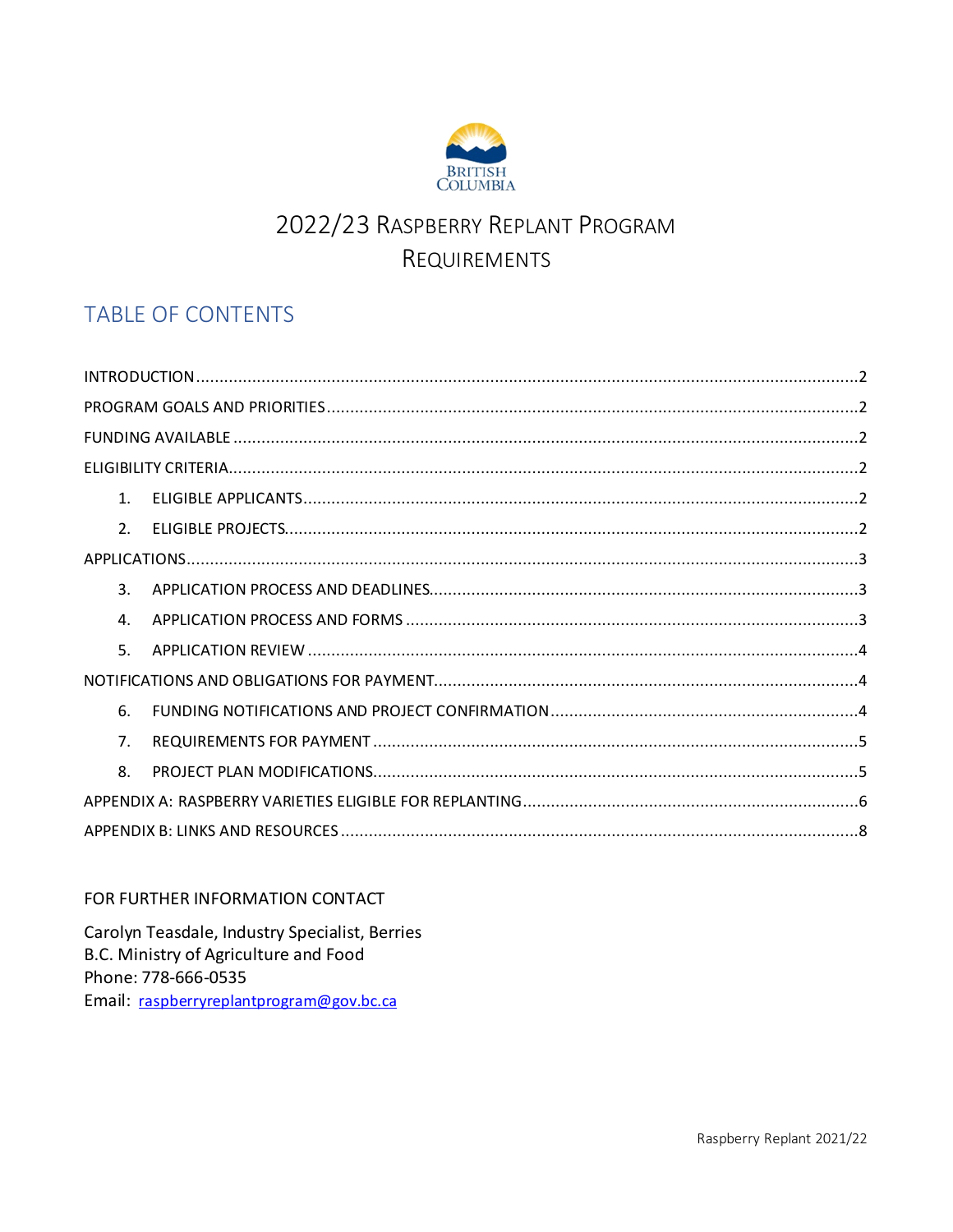### <span id="page-1-0"></span>INTRODUCTION

The B.C. Raspberry Replant Program is a cost-sharing funding program which is intended to revitalize, regenerate and increase the competitiveness of the B.C. raspberry industry in local and global markets. This program is being delivered by the Ministry of Agriculture and Food with input from the Raspberry Industry Development Council.

### <span id="page-1-1"></span>PROGRAM GOALS AND PRIORITIES

The goal of the Raspberry Replant Program is to revitalize the raspberry industry with raspberry varieties suitable for fresh and individually quick frozen (IQF) raspberry markets.

The priority for 2022/23 is to provide cost-share funding for eligible raspberry fields that will be planted in the spring or fall of 2023. Successful applicants will be reimbursed for a portion of their plant costs following planting and a satisfactory field inspection.

### <span id="page-1-2"></span>FUNDING AVAILABLE

The planting of new raspberry fields will be funded at \$1.35 per plant. The total amount of funding provided per acre will be based on planting density, to a maximum of \$2970 per acre (based on a maximum 2200 plants per acre).

### <span id="page-1-3"></span>ELIGIBILITY CRITERIA

In order to be eligible to receive funding under the Raspberry Replant Program for 2022/23, applicants and projects must satisfy the below criteria. Satisfaction of the eligibility criteria does not guarantee that an applicant or project will be selected for funding.

#### <span id="page-1-4"></span>1. ELIGIBLE APPLICANTS

- The applicant must be a new or existing raspberry grower in the province of British Columbia.
- The applicant must be the owner or lessee of the land to be planted.
- If the applicant produced raspberries in the previous year, the applicant must be a member in good standing with the Raspberry Industry Development Council in accordance with the B.C. Raspberry Industry Development Council Regulation and the B.C. Raspberry Industry Development Council Operating Procedures.
- The applicant, or a representative of the applicant if the applicant is a business, must plan to be enrolled in an industry-recognized food safety program in 2024 or be the holder of an equivalent valid food safety certificate.

#### <span id="page-1-5"></span>2. ELIGIBLE PROJECTS

- Applicants must be planting eligible raspberry varieties. For the purposes of this program, eligible raspberry varieties are defined as raspberry varieties that are suitable for Individually Quick Frozen (IQF) or fresh markets. The complete list of eligible raspberry varieties is provided in Appendix A. Additional varieties, including advanced selections from the B.C. berry breeding program, may be considered for eligibility by the Application Review Committee if a rationale is provided.
- The planting must be scheduled to take place in the spring or fall of 2023.
- The planned planting site must be in British Columbia.
- The owner (and in the case of leased property, both the owner and the lessee) of the land to be planted, must intend to maintain the field(s) as a commercial raspberry field(s) for a period of at least 4 years from the date of planting.
- Planting stock must have been ordered from a commercial nursery and be certified virus free.
- The minimum eligible acreage per applicant for planting new fields in 2023 is **1 acre.**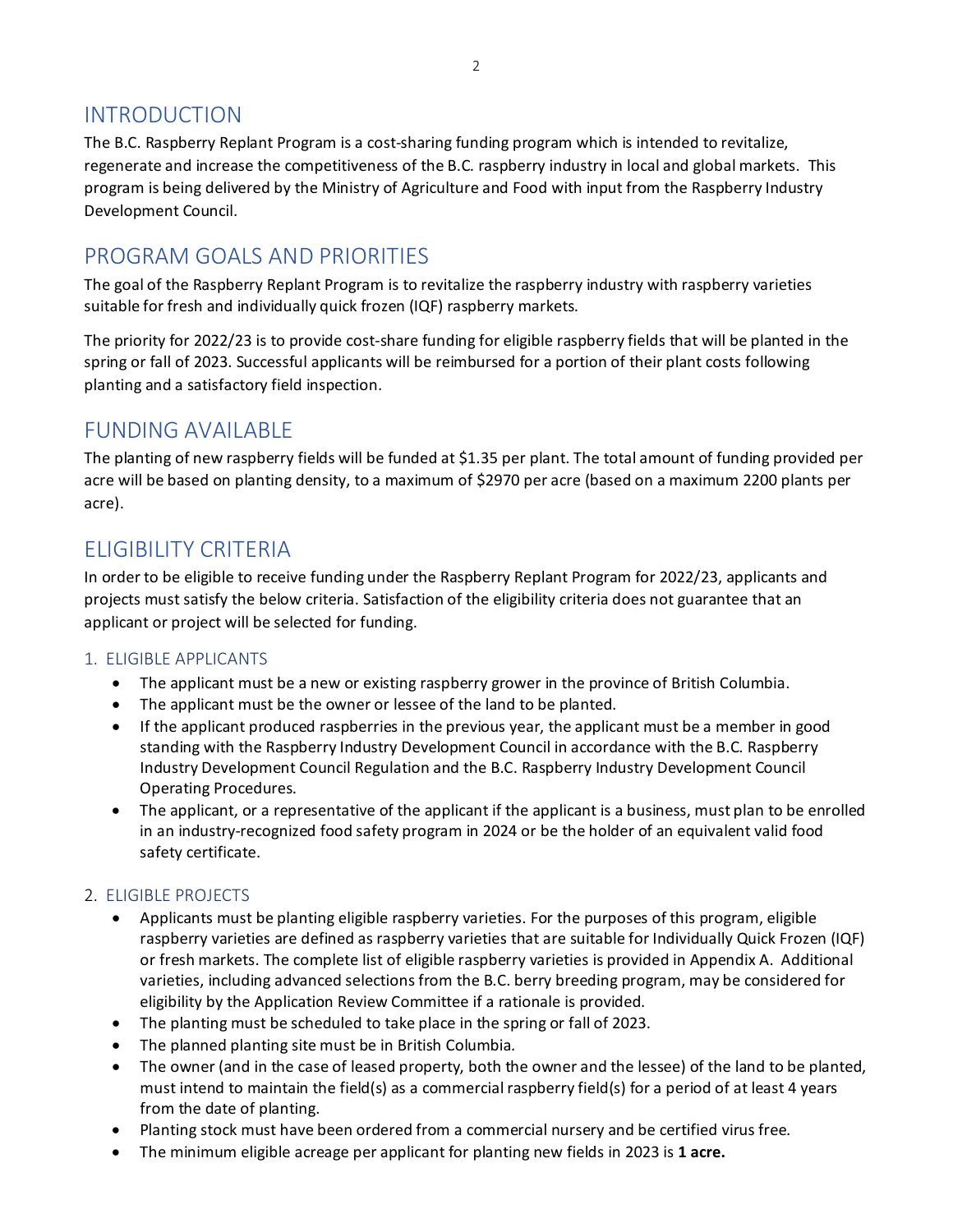• The maximum eligible acreage per applicant for planting new fields in 2023 is **10 acres.**

#### *The following types of projects are not eligible for consideration:*

- a. Planting of raspberry varieties that will be grown primarily for bulk block frozen markets (straight pack, puree or juice);
- b. Planting of raspberry varieties that are not suitable for the growing conditions in B.C. unless they are grown using protected cultivation methods.

### <span id="page-2-0"></span>APPLICATIONS

#### <span id="page-2-1"></span>3. APPLICATION PROCESS AND DEADLINES

Applications will be accepted from **May 20, 2022 to October 31, 2022** for planting in the spring or fall of 2023. If additional years of funding become available, application timelines will be posted on the Ministry of Agriculture and Food (the "Ministry") website.

Completed applications can be submitted in two ways:

- 1. By email no later than **4:30 pm** October 31, 2022 to: [raspberryreplantprogram@gov.bc.ca](mailto:raspberryreplantprogram@gov.bc.ca) or
- 2. By mail arriving no later than **4:30 pm** on October 31, 2022 to:

ATTN: Raspberry Replant Program Abbotsford Agriculture Centre 1767 Angus Campbell Road Abbotsford, B.C. V3G 2M3

#### Important Funding Information:

- Submission of an application does not guarantee funding of the submitted project.
- If planting occurs before the approval letter from the Ministry is received, the planting will not qualify for funding.

#### <span id="page-2-2"></span>4. APPLICATION PROCESS AND FORMS

Applications must include the following in order to be considered complete:

- $\Box$  A completed and signed [2022/23 Raspberry Replant Program Application Form.](https://www2.gov.bc.ca/assets/gov/farming-natural-resources-and-industry/agriculture-and-seafood/programs/raspberry-replant-program/raspberry_replant_application_form.docx)
- $\Box$  A complete and accurate map of the farm showing location of new planting, location of irrigation water source and road access to the field. A satellite image or a city web map with field area outlined is preferred.
- $\Box$  A copy of a detailed soil sample results including macronutrient and micronutrient analysis taken from the planting site in the previous 12 months.
- $\Box$  A copy of the nursery plant order.
- $\Box$  Confirmation of ownership/lease of the land.
- $\Box$  Confirmation of relationship with a processor/packer (previous year's contract and payment summary slip, or letter from processor/packer) if varieties are intended for Individually Quick Frozen (IQF) markets.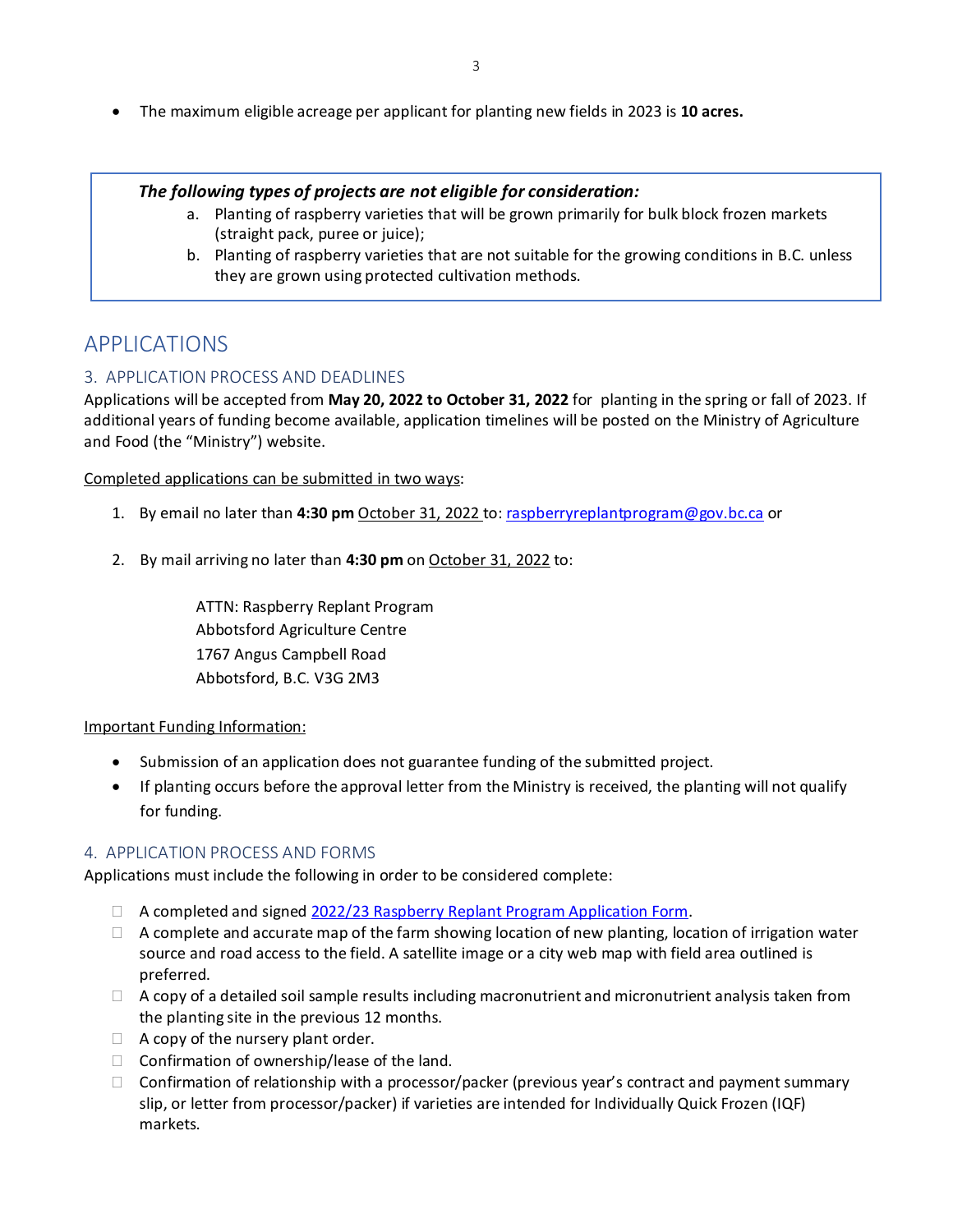**The application deadline is October 31, 2022 at 4:30 pm**. Late submissions will not be considered or accepted. The Ministry will provide written confirmation that a completed application is received.

#### <span id="page-3-0"></span>5. APPLICATION REVIEW

Applications will be reviewed for eligibility by the Ministry and eligible applications will be scored by an Application Review Committee comprised of raspberry industry representatives. The applicant may be requested to provide further information or make changes to an application to improve the quality of the project prior to being selected for funding.

The Application Review Committee will recommend projects for funding to the Ministry, and the Ministry will select projects for funding in December.

Application assessments will be based on, but not limited to, the criteria below:

- 1. Likelihood of success in producing fresh or IQF quality raspberries:
	- a. Applicant has horticultural experience growing raspberries on a commercial scale, and
	- b. Applicant has horticultural experience growing raspberries for fresh or IQF markets
- 2. Market potential:
	- a. Variety selected has fruit quality traits suitable for fresh markets or IQF processing,
	- b. For processing varieties, preference will be given to varieties that ripen when IQF processing capacity is available
	- c. For processing varieties, preference will be given to producers that have established a relationship with a processor/packer
	- d. For fresh varieties, preference will be given to applicants who sell wholesale or have the ability to market fruit through farm direct sales
- 3. Horticultural soundness
	- a. Variety selected suitable for field site and growing conditions
	- b. Pre-plant soil analysis completed
	- c. Field preparation activities completed or planned.

Please note the Ministry expects that the program will be fully subscribed. A waitlist may be created once the funding is fully allocated to approved projects.

<span id="page-3-1"></span>The Ministry may choose to re-open the application process from time-to-time if funds are available.

### NOTIFICATIONS AND OBLIGATIONS FOR PAYMENT

#### <span id="page-3-2"></span>6. FUNDING NOTIFICATIONS AND PROJECT CONFIRMATION

The Ministry will notify applicants by email in January 2023 to inform them of the funding decision. Approved applicants will receive an approval letter listing the details of their replant plans (the "Project Plan") and a confirmation form with an assigned project number. Approved applicants will be asked to review their Project Plan and confirm project participation by returning the confirmation form by email.

#### **No response from the applicant within 2 weeks of the date of the approval letter will result in the cancellation of the project.**

**NOTE:** At any point in the process, applicants must immediately notify the Ministry of project cancellation or project modification.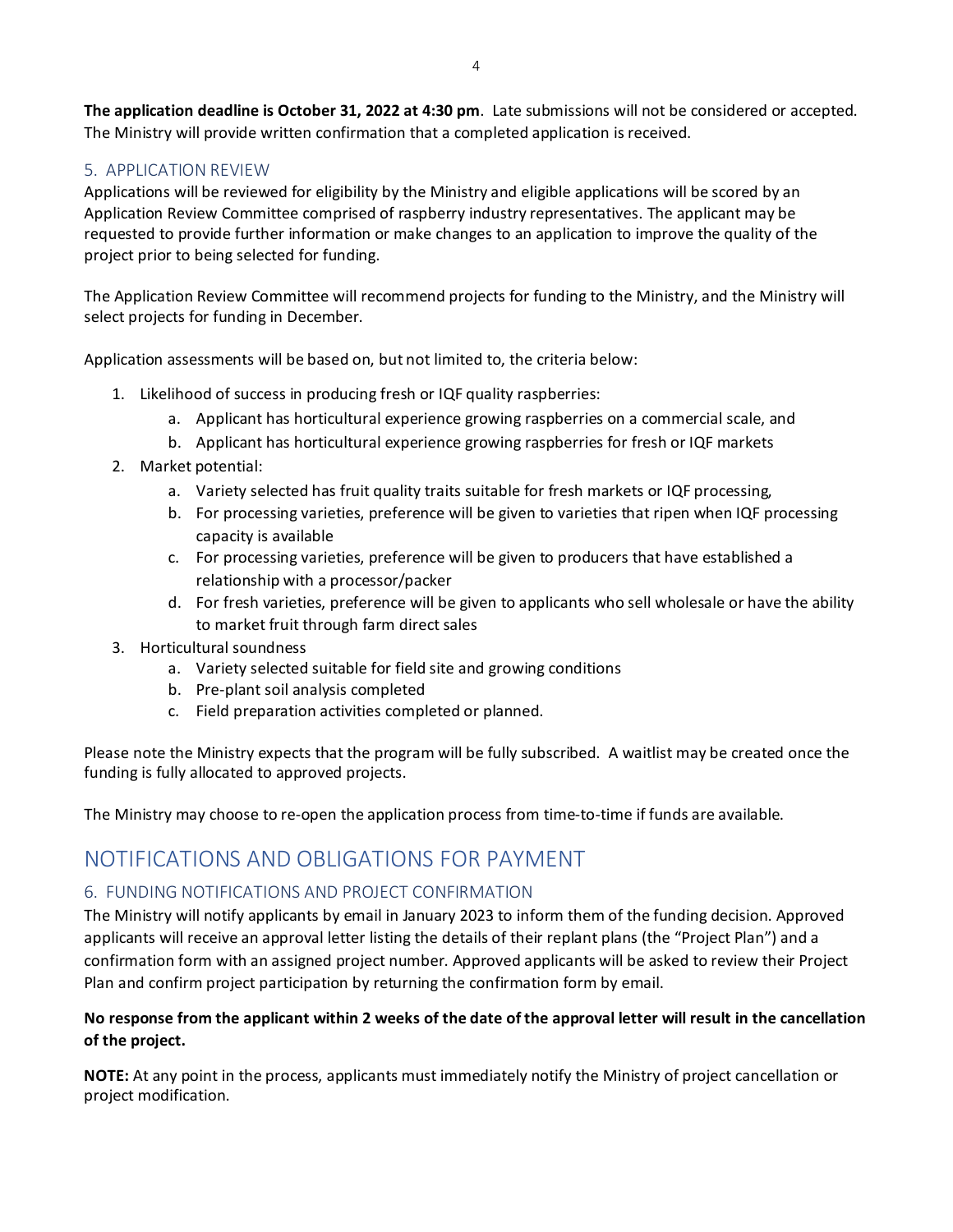#### FIELD INSPECTIONS

Field inspections will take place starting in July 2023 for spring plantings and October 2023 for fall plantings. Applicants must report any planting delays to the Ministry .

The Ministry may require updates from applicants prior to planting, such as confirmation of:

- a. Pre-planting field work completion
- b. Receipt of planting stock (confirming varieties and target numbers)
- c. Other data relevant to the program or inspection

The Ministry will contact approved applicants to arrange for a field inspection following planting.

During the field inspection, the Ministry will undertake the following actions:

- a. Verify the source of planting stock and varieties
- b. Assess site preparation and weed control
- c. Measure average plant spacing and row spacing
- d. Measure field area
- e. Assess plant quality in terms of overall health
- f. Assess whether a support system/trellising is in place
- g. Ensure permanent irrigation system is installed
- h. Assess whether the applicant holds a food safety certificate valid for 2023-2024
- i. Take photos

In order to receive payment, the project must be completed to the satisfaction of the Ministry as per the Raspberry Replant Program requirements and the Project Plan.

#### <span id="page-4-0"></span>7. REQUIREMENTS FOR PAYMENT

- 1. Payment is made based on the outcome of the inspection and the Ministry's assessment of the project's progress.
- 2. Payments to approved applicants will be conditional upon applicants carrying out their projects, as detailed in the Project Plan, to the satisfaction of the Ministry.
- 3. Payment amount will be subjected to the details of the approved Project Plan such as, but not limited to:
	- a. the allocated maximum number of plants and
	- b. the allocated maximum number of acres per farm operation.
- 4. For overall program evaluation, applicants are requested to provide progress updates to the Ministry during the course of their projects.

#### <span id="page-4-1"></span>8. PROJECT PLAN MODIFICATIONS

Any changes to projects made after the selection of a project for funding and the approval of a Project Plan risk losing eligibility for funding. However, some changes are permissible:

- a. A project will remain eligible for payment if there is a reduction in the area planted, as long as spacing, variety and other factors remain the same as in the Project Plan.
- b. The location of the field may be moved from the location shown on the Project Plan, if the Ministry provides written approval for the change in location and the approvals are completed prior to planting.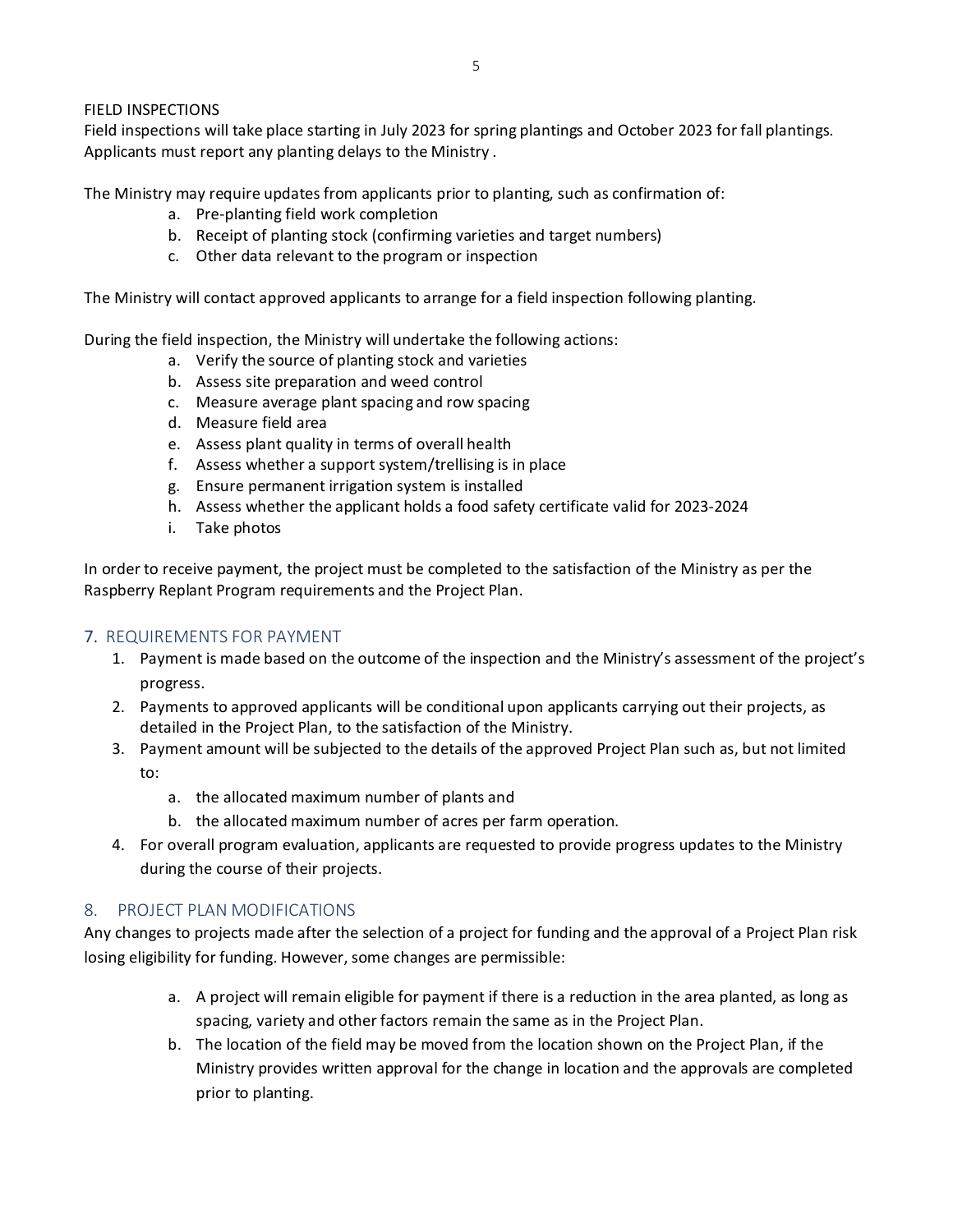Requests to change the details of a Project Plan must be made in writing to the Ministry. The Ministry must approve the changes for plant costs to be deemed eligible for reimbursement. Funding for additional plant costs will depend on the availability of funds remaining in the Raspberry Replant Program.

### <span id="page-5-0"></span>APPENDIX A: RASPBERRY VARIETIES ELIGIBLE FOR REPLANTING

| <b>Floricane-fruiting varieties</b> | Fresh market potential | <b>IQF</b> potential |
|-------------------------------------|------------------------|----------------------|
| Cascade Delight                     | ν                      | limited              |
| Cascade Harvest                     | V                      | V                    |
| Cascade Premier                     | V                      | V                    |
| Chemainus                           | V                      | V                    |
| Malahat                             | V                      | limited              |
| Rudi                                | V                      | limited              |
| Saanich                             | V                      | limited              |
| Squamish                            | V                      | V                    |
| Tulameen                            | V                      | limited              |
| Wake™Haven                          | limited                | V                    |
| Wake™Field                          | limited                | V                    |

| <b>Primocane-fruiting varieties</b> | Fresh market potential | <b>IQF</b> potential |
|-------------------------------------|------------------------|----------------------|
| Anne                                | V                      | unknown              |
| Autumn Britten                      | V                      | unknown              |
| Caroline                            | V                      | unknown              |
| Dinkum                              | V                      | unknown              |
| Heritage                            | V                      | unknown              |
| Himbo Top                           | $\sqrt{ }$             | unknown              |
| Jaclyn                              | V                      | unknown              |
| Joan J                              | V                      | unknown              |
| Kokanee                             | V                      | unknown              |
| Mapema                              | $\sqrt{ }$             | unknown              |
| Polka                               | $\sqrt{ }$             | unknown              |
| Vintage                             | V                      | unknown              |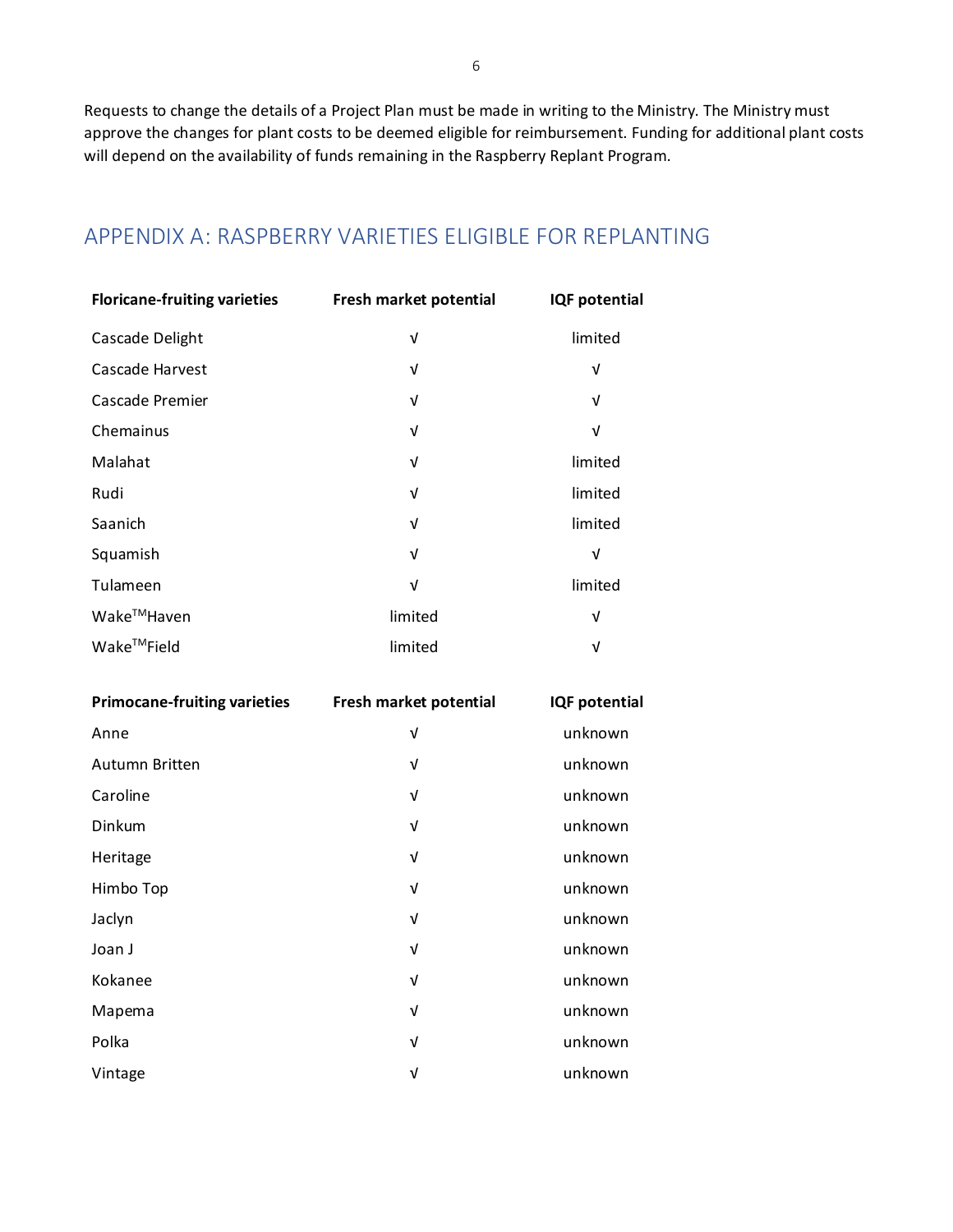#### *The following types of projects are not eligible for consideration:*

- c. Planting of raspberry varieties that will be grown primarily for bulk block frozen markets (straight pack, puree or juice) such as **Meeker** and **Cascade Bounty.**
- d. Planting of raspberry varieties that are not suitable for the growing conditions in B.C. unless they are grown using protected cultivation methods.
- **NOTE:** Additional varieties, including advanced selections from the B.C. berry breeding program, may be considered for eligibility by the Application Review Committee if there is likelihood of suitability for IQF or fresh markets, and compatibility with the growing conditions.

If the variety that you are looking to plant is not listed above, please provide a rationale in the Application Form outlining the attributes of the proposed variety.